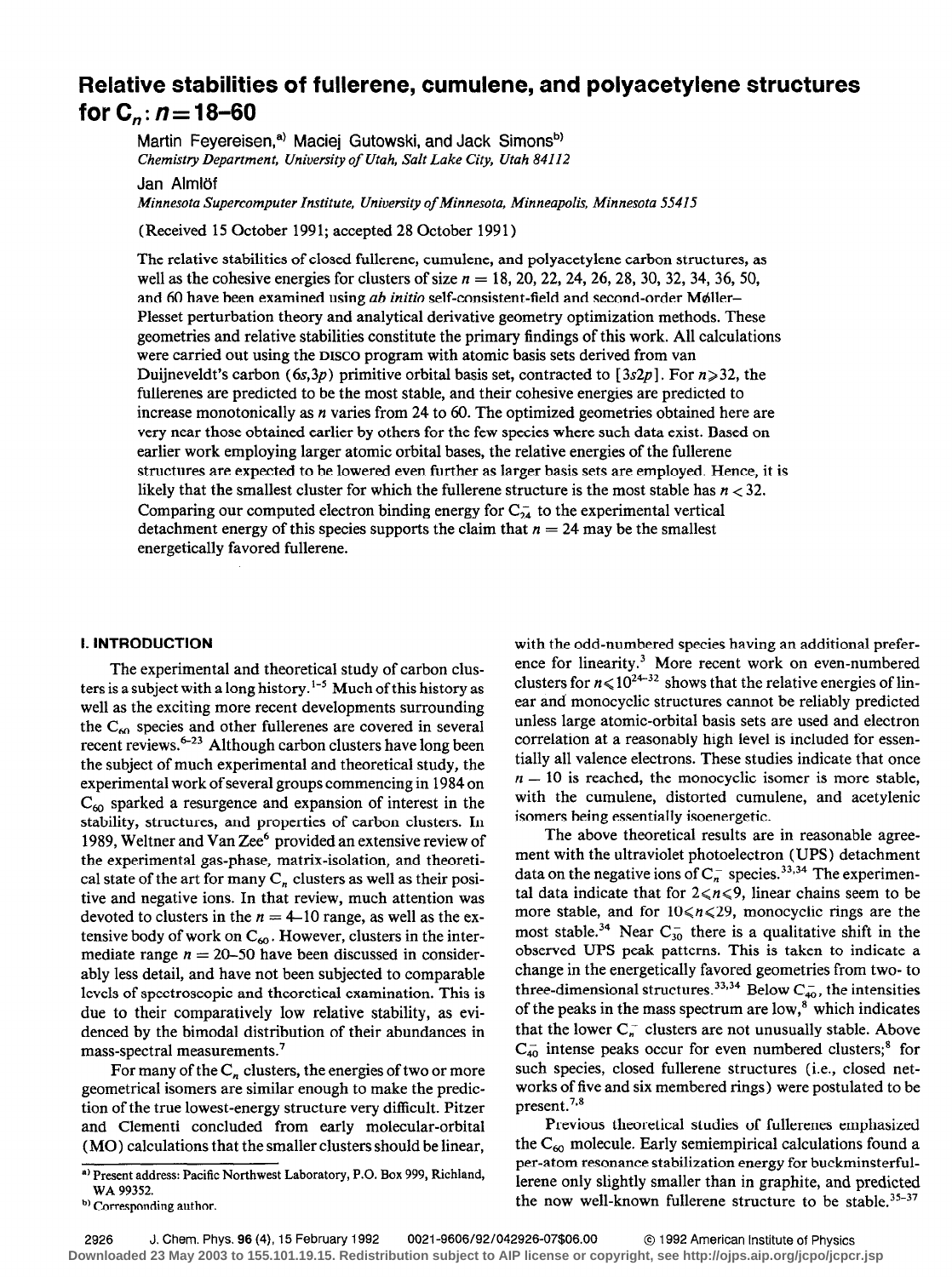More recent self-consistent-field (SCF) calculations confirmed the thermodynamic stability of the buckyball structure and predicted a 0.08 A difference between the two distinct bond lengths in this structure.<sup>38,39</sup> However, when electron correlation is introduced at the second-order Mdller-Plesset (MP2) level and extended atomic-orbital basis sets are used, the bond-length difference reduces to  $0.04$  A,<sup> $40$ </sup> in excellent agreement with recent experimental  $\text{information.}$   $\text{``}$  Coupled Hartree-Fock calculations<sup> $\text{H}_1$ +</sup> indicate that this molecule has a polarizability and magnetizability characteristic of aromatic  $\pi$ -orbital systems. The vertical electron affinity of  $C_{60}$ , deduced from the ultraviolet detachment spectrum of  $C_{60}$ , is 2.6–2.8 eV,<sup>33</sup> whereas the SCF value is only 0.88 eV.<sup>38</sup>

Earlier calculations on fullerenes other than  $C_{60}$  were carried out by Newton and Stanton at the modified neglect of differential overlap (MNDO) leve1,46 and they found the "crossover" in energy per carbon atom for planar or polyhedral carbon clusters to occur near  $n = 40$ . Very recent MP2 results of Parasuk and Almlöf<sup>31</sup> indicate that  $C_{20}$  may be the smallest carbon cluster for which the fullerene structure is energetically most stable. However, these authors also point out that the MP2 method is known to overestimate correlation energies and may do so in a manner that favors the fullerene structure.

In the present work, we focus on the relative stabilities of closed fullerene, cumulene, and polyacetylene structures as well as the cohesive energy for clusters of size  $n = 18, 20$ , 22,24,26,28,30,32,34,36, 50, and 60. Ab initio self-consistent-field and second-order Mdller-Plesset perturbation theory methods, combined with analytical derivative geometry optimization methods have been used to address these questions. Details concerning our approach and our findings are presented in subsequent sections.

In view of the limited accuracy of ab initio predictions of thermodynamic stabilities as discussed above, we decided to further test the MP2 method and our atomic-orbital basis sets by computing the electron binding energies of a few  $C_{n}^{-}$ anions so that comparison with experimental binding energies<sup>33,34</sup> could be made. The results reported here were concentrated on calibration of the MP2 method within the particular atomic-orbital bases that were practical to use on the larger clusters that are the species of primary interest here.

# II. ATOMIC-ORBITAL BASIS SETS, OPEN-SHELL SCF, AND TREATMENT OF ELECTRON CORRELATION

All SCF and MP2 calculations were carried out using the direct SCF and MP2 program DISCO.<sup>47</sup> The basis set used was derived from van Duijneveldt's carbon (6s,3p) primitive orbital basis set,<sup>48</sup> contracted to [3s,2p] using a general contraction to atomic-orbitals scheme.49 In the calculations of electron affinities, a more extended basis  $[4s,3p]$ was employed. This basis was constructed by adding one diffuse s and one diffuse  $p$  function (with exponents 0.072 74 and 0.079 91, respectively) to the original  $(6s,3p)$  primitive orbital set and then contracting the set to  $[4s,3p]$  size.

For all open-shell calculations, the state with the highest possible spin multiplicity was studied, in accordance with Hund's rules. A symmetry-restricted formalism [i.e., restricted open-shell Hartree-Fock (ROHF) and restricted open-shell MP2 (OS-MP2)] was employed.<sup>50</sup> Therefore, spin and spatial symmetries were preserved in all calculations. The OS-MP2 formalism used here is based on a single set of orbitals obtained from the ROHF calculation, whereas different sets of orbital energies are defined for the  $\alpha$  and  $\beta$ orbitals as expectation values of different Fock operators. While not formally rigorous, the approach has been found to remedy many of the anomalies seen in unrestricted Møller-Plesset (UMP) schemes due to severe spin contamination. In general, the approach gives results which fall between the usual UMP method and the restricted open-shell MP2 (ROMP2) scheme recently proposed by Handy and coworkers,<sup>51</sup> while being less computationally expensive than any of these other methods since only one set of orbitals is used.

In situations for which the direct product of the spatial symmetries of the occupied open-shell orbitals contains more than one irreducible representation, the ROHF results do not describe a single state; they correspond to an average of all the states whose irreducible symmetry is contained in the orbital direct product. Moreover, in such cases, the OS-MP2 calculation cannot be carried out because this formalism requires that the orbital direct product specifies a unique symmetry. For the latter reason, the MP2 energies of  $C_{20}$ and  $C_{28}$  fullerene structures are absent in Fig. 3.

In the course of this study we encountered many clusters with more than one open shell. Application of the ROHF procedure requires knowledge of the shell coupling coefficients which appear in the expression for the expectation value of the energy.<sup>52</sup> In the Appendix we present compact formulas for these coupling coefficients. Our derivation of them is a natural extension of the approach given by Golebiewski.53

## Ill. SUMMARY OF RESULTS

#### A. Geometry optimization

All cluster geometries were optimized at the SCF level using a combination of analytic SCF gradients and singlepoint energy calculations.

## 1. Cumulene and polyacetyiene structures

For the cumulene and polyacetylene ring systems having *n* atoms, the geometries were constrained to  $D_{nh}$  and  $D_{(n/2),h}$  symmetry, respectively, and the C-C distances were optimized for the clusters from  $n = 18$  to  $n = 26$  in singlepoint energy calculations. Typical cumulene and polyacetylene structures are illustrated in Figs. 1 (a) and 1 (b) for  $n = 18$ ; the cumulene structures are characterized by one unique bond distance, while the polyacetylene structures possess two unique distances. Once  $n = 26$  was reached, the optimized bond lengths remained fixed at 1.28 A for cumulenes and 1.20 and 1.36 A for polyacetylenes. The lowest electronic states found for all the polyacetylene structures are closed-shell  ${}^{1}A_{1g}$  states. For the cumulene structures, the lowest electronic state alternates between  ${}^{1}A_{1g}$  for the "doubly aromatic<sup>"54</sup> species with  $n = 4N + 2$  (N integer) and  ${}^5A_{1g}$  for the "doubly antiaromatic" ones (n = 4N). This al-

**Downloaded 23 May 2003 to 155.101.19.15. Redistribution subject to AIP license or copyright, see http://ojps.aip.org/jcpo/jcpcr.jsp**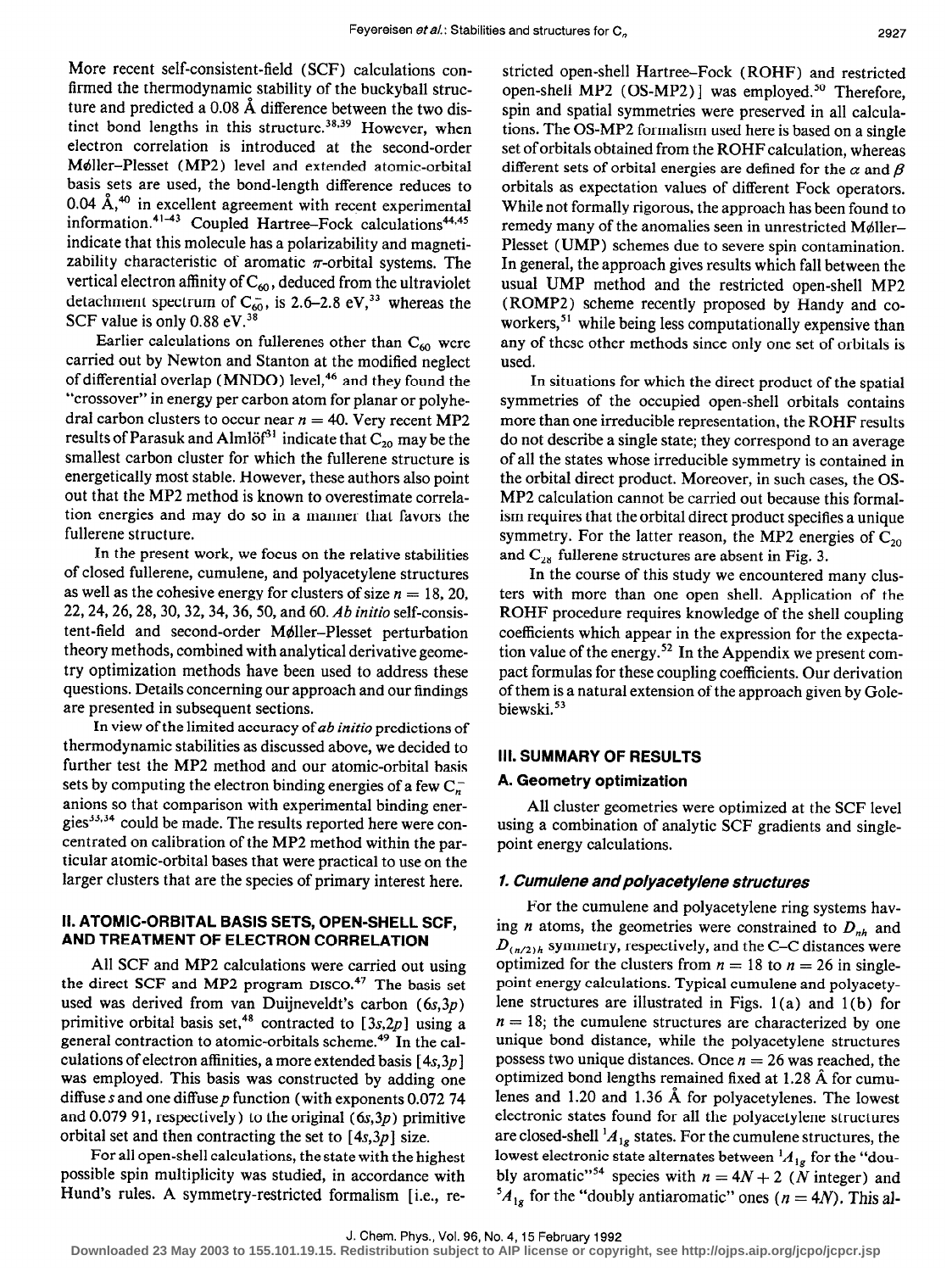

FIG. 1. (a),(b) Cumulene and polyacetylene structures for C<sub>18</sub>. (c)-(k) Fullerene structures for all C<sub>n</sub> species studied.

ternation, and the resulting variation in relative stability plied to rings having only five or six members, seen in Figs. 2 and 3, is consistent with the discussion of inplane aromaticity by McEwen and Schleyer.'5

#### 2. Fullerene structures

The optimization of the fullerene structures was somewhat more complicated. The Euler network closure requirement

$$
\sum_i{(6-i)m_i}=12
$$

constrains the number  $m_k$  of k-sided polygons that can be formed into a closed structure. This constraint, when ap-

 $12 = m_5 + 0m_6,$ 

can be used to define the family of fullerene structures, It specifies that any such closed structure must have 12 fivesided elements, but any number  $(0,1,2,...)$  of hexagons are possible. As a result, a fullerene having the chemical formula  $C_n$  must have 12 pentagonal faces and  $(n - 20)/2$  hexagons. In the study presented here, the number of hexagons varies from zero for  $C_{20}$  to 20 for  $C_{60}$ .

Given the number of pentagons and hexagons as specified by  $n$ , we generated closed structures belonging to the point groups indicated in Table I. It was not computationally feasible to optimize the structures for several electronic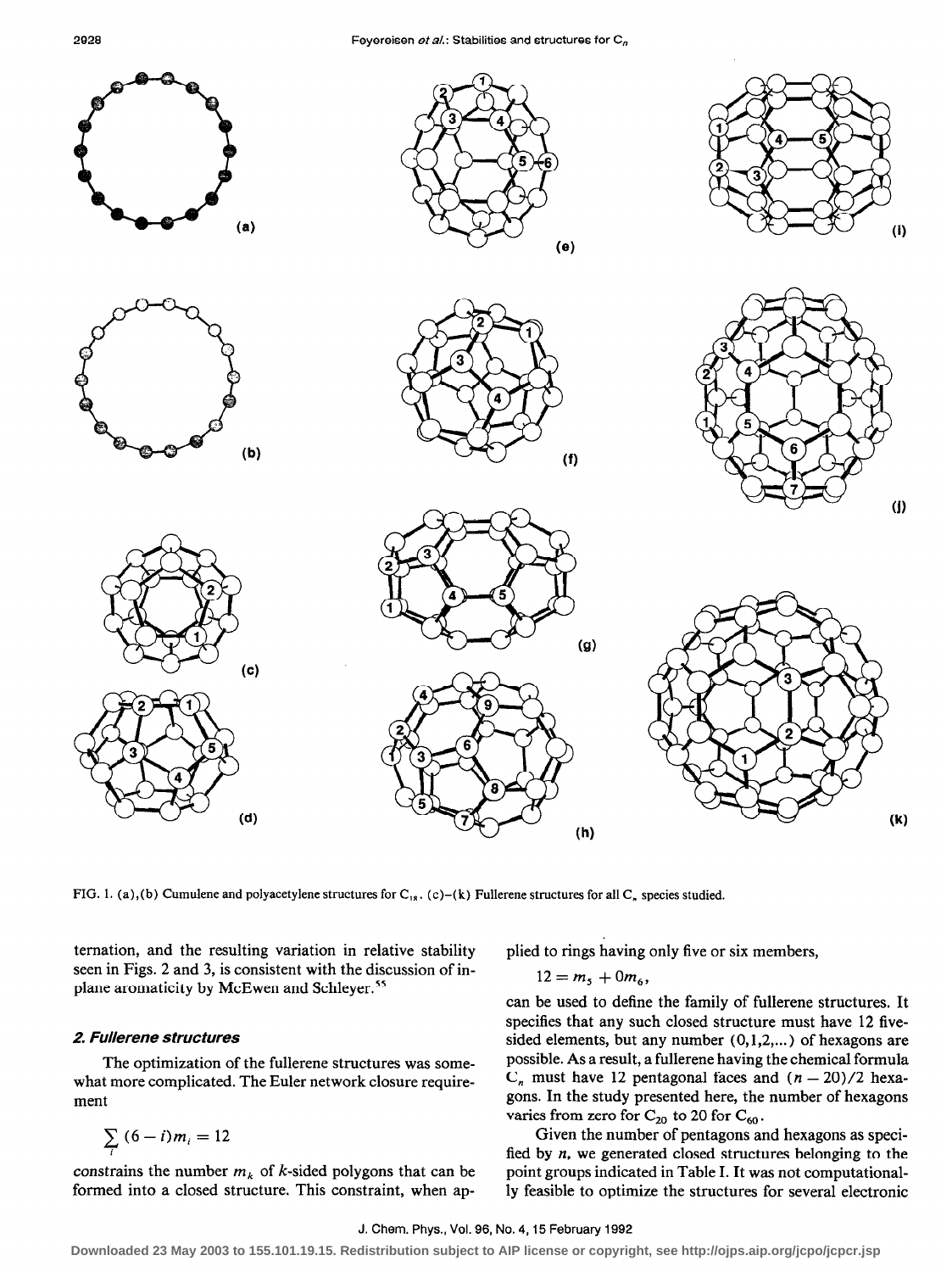

FIG. 2. Relative SCF energies of carbon clusters studied.

states for each fullerene. Rather, we focused on the lowest electronic states. These lowest states for the fullerenes were determined first with all bond lengths fixed at  $1.4 \text{ Å}$ , after which geometry optimization was undertaken. The fact that the subsequently optimized C-C distances remained near 1.4A (see Table II) supports this approach to beginning our geometry optimization calculations.

For each of the fullerene clusters with  $n \geq 20$ , the structures were optimized using the lowest reasonable point group for the "initial guess" of the structure. For several of the structures, the geometries converged to a higher symmetry than was initially used. In all such cases, the spatial symmetry of the resulting ground state belonged to a single nondegenerate representation. The symmetry character of these



FIG. 3. Relative MP2 energies of carbon clusters studied.

TABLE I. Symmetries of fullerene clusters.

| Cluster |             | Geometry  | Electronic                                                |
|---------|-------------|-----------|-----------------------------------------------------------|
| size    | Initial     | Converged | state                                                     |
| 20      | $I_h$       | $I_h$     | ${}^{3}T_{1g}$ , ${}^{3}T_{2g}$                           |
| 24      | $D_{3}$     | $D_{6}$   | ١λ,                                                       |
| 26      | D,          | $D_{3h}$  | $^5$ A (                                                  |
| 28      | $T_{d}$     | $T_d$     | ${}^{5}T_{1}$ , ${}^{5}T_{2}$ , ${}^{5}E$ , ${}^{5}A_{1}$ |
| 30      | $D_{\rm s}$ | $D_{5h}$  | $3\cancel{A}$ $\cancel{2}$                                |
| 32      | $D_3$       | $D_{3}$   | 'A,                                                       |
| 36      | $D_{3}$     | $D_{6h}$  | $^{3}A_{2g}$                                              |
| 50      | $D_{5h}$    | $D_{5h}$  | 'A'                                                       |
| 60      | $I_h$       | $I_h$     | $A_{g}$                                                   |

species are thus well determined and not subsequent to firstorder Jahn-Teller distortion.

For  $C_{20}$  and  $C_{28}$ , the lowest-energy states are spatially degenerate within the point group used in the calculation. They are thus subject to first-order Jahn-Teller distortion. We did not examine the distortions that occur in these cases; we retained the constraints to  $I_h$  and  $T_d$  symmetry, respectively. However, Parasuk and Almlöf<sup>31</sup> have studied  $C_{20}$ and found the distortion away from  $I_h$  symmetry to be small.

The spatial symmetries for which the fullerene geometries were optimized along with the symmetries of the optimized structures and the symmetries of the ground electronic states are given in Table I. The optimized geometries of the fullerene clusters are shown in Figs.  $1(c)-1(k)$ . Table II contains the unique bond lengths for all of these optimized structures. For  $C_{60}$ , the optimized bond lengths (1.454 and 1.370 A) agree well with previous results of Liithi and Almlöf (1.453 and 1.369 Å).<sup>38</sup> A complete set of Cartesian coordinates for all species considered is available from the authors upon request.

#### 6. Relative stabilities

For  $20 \le n \le 30$ , we predict the fullerenes, cyclic polyacetylenes, and cyclic cumulenes to be nearly equal in stability (see Figs. 2 and 3). At the SCF level, the polyacetylenes seem to be more stable for  $n \le 30$ . However, when correlation is accounted for (at the MP2 level), the cumulene structures that do not obey the  $4m + 2$  rule (e.g.,  $C_{20}$ ,  $C_{24}$ ,  $C_{28}$ , and  $C_{32}$ ) are found to be essentially isoenergetic with the polyacetylenes (see Fig. 3 ) . The polyacetylenes display a cohesive energy that monotonically increases with  $n$ , whereas the cumulene structures show the alternation expected from Hückel's  $4m + 2$  rule.

For  $n \geq 32$ , we find the fullerenes to be the most stable, and we find the cohesive energy to increase monotonically as n varies from 24 to 60. Based on the earlier work of Parasuk and Almlöf, who examined the relative stabilities of fullerene, cumulene, and polyacetylene structures for  $C_{20}$  using MP2 correlation but with a larger atomic-orbital basis than ours, we expect the relative energies of the fullerene structures to be lowered even further as larger bases are employed. In Ref. 31, the  $C_{20}$  optimized geometries are very near those that we obtain (at the SCF level), but the relative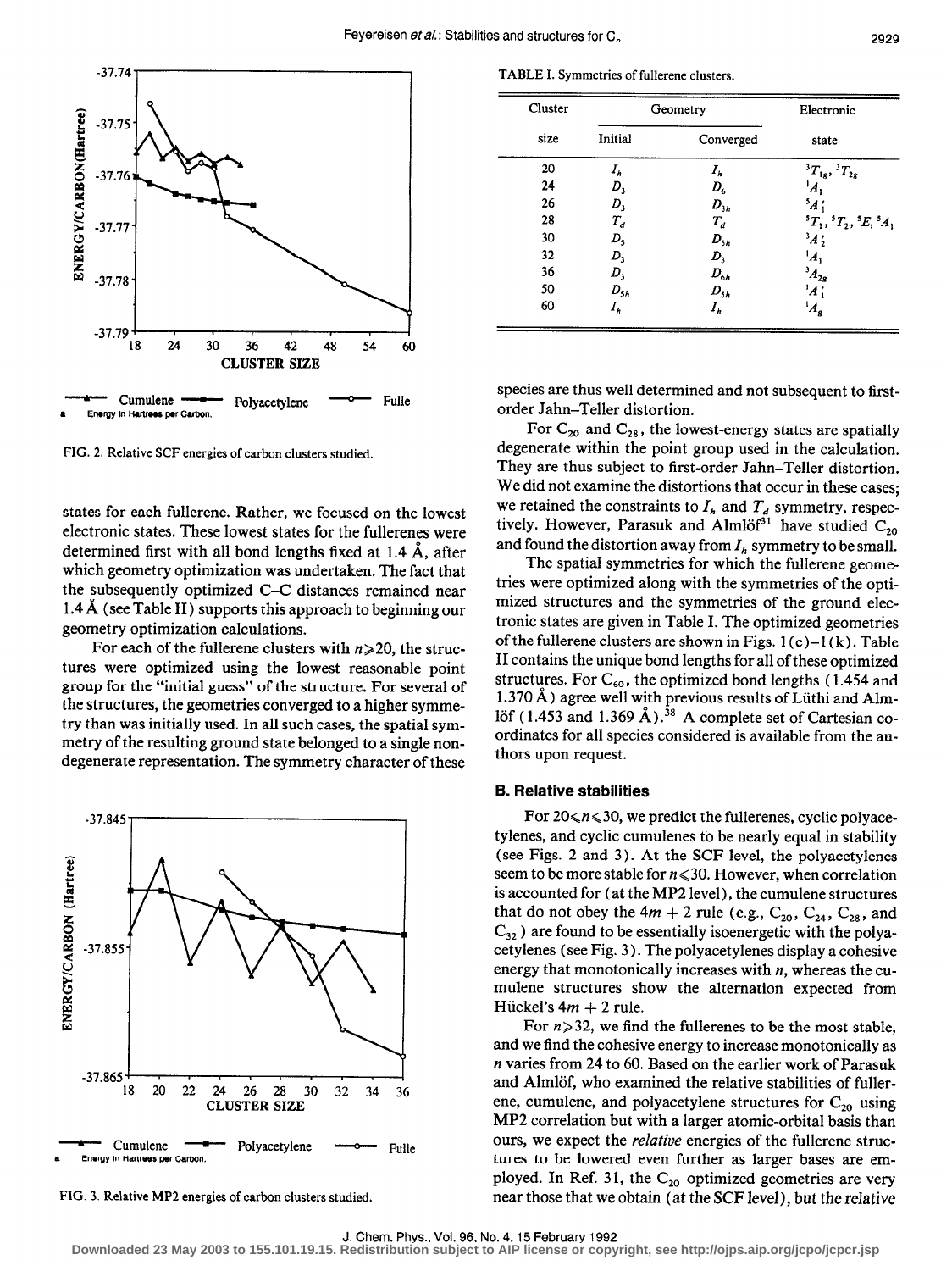| TABLE II. Bond lengths (A) of optimized carbon clusters. |  |  |
|----------------------------------------------------------|--|--|
|----------------------------------------------------------|--|--|

| <b>Size</b> | Cumulene   | Polyacetylene                        | Fullerene                       |
|-------------|------------|--------------------------------------|---------------------------------|
| 18          | $r = 1.27$ | $r_{\rm i} = 1.20, r_{\rm i} = 1.36$ |                                 |
| 20          | $r = 1.27$ | $r_1 = 1.20, r_2 = 1.36$             | $r_{12} = 1.45$                 |
| 22          | $r = 1.27$ |                                      |                                 |
| 24          | $r = 1.28$ | $r_1 = 1.20, r_2 = 1.37$             | $r_{12} = 1.41, r_{22} = 1.55,$ |
|             |            |                                      | $r_{14} = 1.48, r_{45} = 1.34,$ |
|             |            |                                      | $r_{15} = 1.55$                 |
| 26          | $r = 1.28$ | $r_1 = 1.20, r_2 = 1.36$             | $r_{12} = 1.43, r_{21} = 1.50$  |
|             |            |                                      | $r_{14} = 1.43, r_{45} = 1.40,$ |
|             |            |                                      | $r_{\rm{ss}} = 1.56$            |
| 28          | $r = 1.28$ | $r_1 = 1.20, r_2 = 1.36$             | $r_{12} = 1.44, r_{22} = 1.43$  |
|             |            |                                      | $r_{14} = 1.50$                 |
| 30          | $r = 1.28$ | $r_1 = 1.20, r_2 = 1.36$             | $r_{12} = 1.43, r_{23} = 1.46,$ |
|             |            |                                      | $r_{14} = 1.44, r_{45} = 1.42$  |
| 32          | $r = 1.28$ | $r_{\rm t} = 1.20, r_{\rm t} = 1.36$ | $r_{12} = 1.43, r_{23} = 1.39,$ |
|             |            |                                      | $r_{24} = 1.45, r_{35} = 1.54,$ |
|             |            |                                      | $r_{16} = 1.42, r_{57} = 1.35,$ |
|             |            |                                      | $r_{68} = 1.47, r_{69} = 1.42,$ |
|             |            |                                      | $r_{10} = 1.51$                 |
| 34          | $r = 1.28$ |                                      |                                 |
| 36          |            | $r_1 = 1.20, r_2 = 1.36$             | $r_{12} = 1.40, r_{23} = 1.50$  |
|             |            |                                      | $r_{14} = 1.42, r_{45} = 1.44$  |
| 50          |            |                                      | $r_{12} = 1.46, r_{21} = 1.37,$ |
|             |            |                                      | $r_{14} = 1.48, r_{45} = 1.40,$ |
|             |            |                                      | $r_{ss} = 1.40, r_{ss} = 1.47$  |
| 60          |            |                                      | $r_{12} = 1.37, r_{22} = 1.45$  |
|             |            |                                      |                                 |

others by 3 kcal/mol per C atom.

Accordingly, the smallest  $C_n$  cluster for which the fullerene structure is lowest in energy may well have n less than 32, which is the value obtained in the present work. In this case, the geometries predicted for these structures, depicted in Figs.  $1(c)-1(k)$  and listed in Table II, will be of significant interest to experimental groups studying these species.

# C. Electron affinities

It is well established that accurate computations of electron affinities usually require large atomic basis sets and state-of-the-art treatment of electron correlation.<sup>56</sup> The MP2 calculations, even if performed with extended atomicorbital basis sets, do not treat the electron correlation energy accurately enough to determine precisely the relative thermodynamic stability of different conformers, especially in the "crossover" regions.<sup>24</sup> To better calibrate the accuracy of the MP2 method using the basis sets employed throughout most of this work, we have undertaken calculations of vertical detachment energies for selected isomers of a few  $C_n^-$  cluster anions. Our goals were to compare our computed values with earlier theoretical results on certain of these species (to demonstrate the limitations of the method and the basis sets we used) and to compare our computed binding energies to the experimental electron binding energies<sup>33,34</sup> for larger clusters to gain further evidence for or against preference for fullerene structures in the  $n \le 30$  region. Examination of the ab initio calculated vertical electron detachment energies for a larger number of anionic clusters, includ-

energies from Ref. 31 place the fullerene structure below the ing several fullerene structures, will be the subject of our others by 3 kcal/mol per C atom.

Our SCF and MP2 electron affinities of linear  $C_3$ ,  $C_5$ clusters and the fullerene  $C_{24}$  are presented in Table III, where they are compared with experimental estimates of corresponding vertical electron detachment energies.<sup>34</sup> In our calculations, the MP2 optimized geometries of  $C_3$  and  $C<sub>s</sub>$  were used.<sup>57</sup> The results clearly show that an extension of the original  $[3s,2p]$  basis set and incorporation of electron correlation effects are essential to obtaining reasonably accurate electron affinities (EAs) . The EAs obtained with the [4s,3p] basis set are significantly larger for the clusters  $C_3$ and  $C_5$  than those obtained with the [3s,2p] basis. However, for  $C_{24}$  the basis-set dependence of the EA is not so dramatic. The OS-MP2  $[4s,3p]$  EAs are systematically higher than the ROHF results and closer to, but below, the experimental results. It is interesting to note that, in this respect, the behavior of the restricted HF and MP2 methods are qualitatively different from their unrestricted counterparts.<sup>57</sup>

TABLE III. Electron affinities (eV) of linear  $C_3$ ,  $C_5$ , and fullerene  $C_{24}$ compared with vertical photodetachment energies.

|                 | c,   | c.   | $\mathbb{C}_{24}$ |
|-----------------|------|------|-------------------|
| SCF $[3s,2p]$   | 0.63 | 1.61 | 1.23              |
| MP2 [3s, 2p]    | 0.56 | 1.45 | 2.11              |
| SCF[4s,3p]      | 1.25 | 2.07 | 1.44              |
| MP2 [ $4s,3p$ ] | 1.46 | 2.14 | 2.65              |
| expt. (Ref. 34) | 1.95 | 2.80 | 2.90              |

# J. Chem. Phys., Vol. 96, No. 4,15 February 1992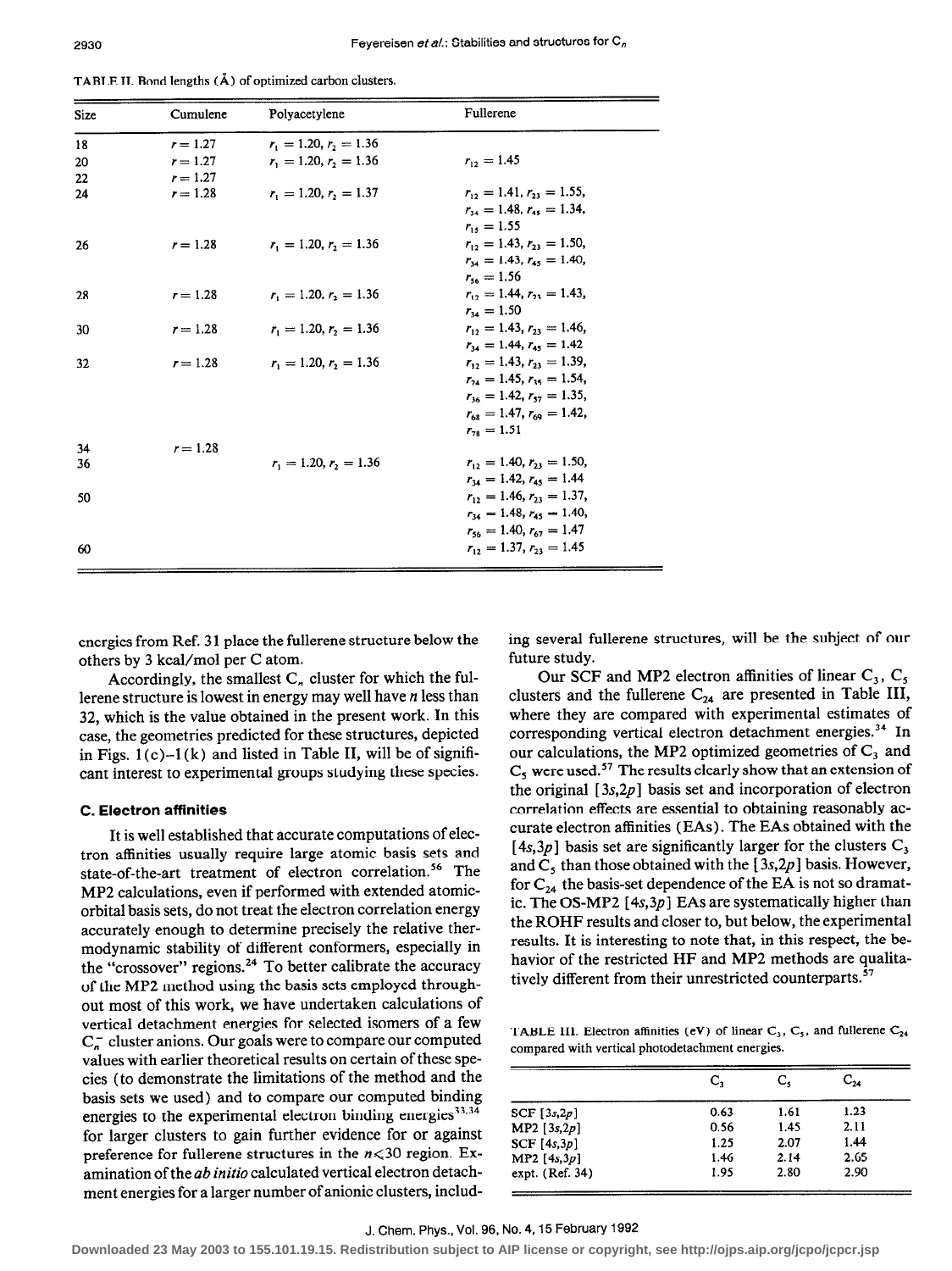The data of Table III clearly illustrate that the  $[3s,2p]$ basis employed to study the geometries and relative stabilities of structures of  $C_n$  with  $18 \le n \le 60$  is not able to treat the diffuse charge densities and electron correlations present in the corresponding anions. Even the larger  $[4s,3p]$  basis, which contains additional diffuse  $s$  and  $p$  orbitals, does not accurately reproduce the EAs. This does not, of course, imply that the relative energies and geometries of the neutral species examined here and discussed earlier are unreliable. In fact, evidence was presented earlier in this paper that supports our geometry findings. These observations about basis sets do mean that the larger  $[4s,3p]$  basis must be used if, in our future work on the  $C_n^-$  cluster anions, we wish to compare computed EAs to experimental UPS electron binding energies $33.34$  to support or negate claims that fullerene structures are thermodynamically favored for certain cluster sizes. Along these lines, the computed EA for the fullerene

structure of  $C_{24}$ , obtained with the larger basis set, is in reasonable agreement with the UPS detachment energy for this species. This would support the claim that the fullerene structures are energetically favored for  $n$  at least as small as  $n = 24$ .

#### ACKNOWLEDGMENTS

This work was supported in part by the Office of Naval Research and by NSF Grants No. CHE-8814765 and No. CHE-89 15629. We also thank the Utah Supercomputing Institute and the Minnesota Supercomputer Institute for outstanding staff and computer resources.

### APPENDIX

The expectation value of the ROHF energy<sup>52</sup> for a molecular system with two open shells is

$$
E = 2 \sum_{i}^{c} h_{ii} + \sum_{i}^{c} \sum_{j}^{c} (2J_{ij} - K_{ij}) + 2f_{1} \sum_{m}^{\sigma_{1}} h_{mm} + 2f_{1} \sum_{i}^{c} \sum_{m}^{\sigma_{1}} (2J_{im} - K_{im}) + f_{1}^{2} \sum_{m}^{\sigma_{1}} \sum_{n}^{\sigma_{1}} (2a_{1}J_{mn} - b_{1}K_{mn})
$$
  
+  $2f_{2} \sum_{k}^{\sigma_{2}} h_{kk} + 2f_{2} \sum_{i}^{c} \sum_{k}^{\sigma_{2}} (2J_{ik} - K_{ik}) + f_{2}^{2} \sum_{k}^{\sigma_{2}} \sum_{l}^{\sigma_{2}} (2a_{2}J_{kl} - b_{2}K_{kl}) + f_{1}f_{2} \sum_{m}^{\sigma_{1}} \sum_{k}^{\sigma_{2}} (2\alpha J_{mk} - \beta K_{mk}),$  (A1)

J

where the symbols  $J$  and  $K$  stand for the Coulomb and exchange integrals, respectively. The indices  $i, j$  label the closed-shell orbitals  $(c)$ , the indices  $m$ , n label orbitals from the first open shell  $(o_1)$ , and k, l label orbitals from the second open shell  $(o_2)$ . Equation (A1) can be generalized in a natural way to the case of more than two open shells.

The orbital degeneracy of the open shell  $o_i$  ( $i = 1,2$ ) is

$$
g_i = d_i + s_i + e_i,
$$

where  $d_i$ ,  $s_i$ , and  $e_i$  are the number of doubly occupied, singly occupied, and empty orbitals, respectively. The total number of electrons in the ith open shell is

$$
n_i = n_{d_i} + n_{s_i},
$$

where  $n_{d_i} = 2d_i$  and  $n_{s_i} = s_i$ . The fractional occupation of the ith open shell is

 $f_i = n_i/2g_i$ .

General expressions for the coefficients  $a_i$ , and  $b_i$ , of Eq. (A1) have been derived by Golebiewski<sup>53</sup>

$$
a_i = \frac{g_i}{g_i - 1} \left( 1 - \frac{n_i + n_{d_i}}{n_i^2} \right),
$$
 (A2)

$$
b_i = \frac{g_i}{g_i - 1} \frac{n_{a_i}^2 + 2n_i(n_{s_i} - 1)}{n_i^2}.
$$
 (A3)

Below, we show how the expressions for the open-shell coupling coefficients  $\alpha$  and  $\beta$  of Eq. (A1) are derived. From here on, we assume that unpaired electrons from open shells  $o_1$  and  $o_2$  have all parallel spins, in accordance with Hund's rule.

The number of equivalent distributions of  $n_i$  electrons among  $g_i$  orbitals of the shell  $o_i$ , with  $s_i$  orbitals singly occupied, is

$$
L_i = \binom{g_i}{d_i} \binom{g_i - d_i}{s_i}
$$

and the total number  $L$  of equivalent electron distributions in open shells  $o_1$  and  $o_2$  is  $L_1L_2$ .

Let us consider two orbitals:  $m \in o_1$ , and  $k \in o_2$ . The number of distributions with  $m$  and  $k$  being both doubly occupied is

$$
\binom{g_1-1}{d_1-1}\binom{g_1-d_1}{s_1}\binom{g_2-1}{d_2-1}\binom{g_2-d_2}{s_2}=\frac{L_1d_1}{g_1}\frac{L_2d_2}{g_2}
$$

and every distribution contributes  $4J_{mk} - 2K_{mk}$  to the energy. Next, the number of distributions with  $m$  doubly occupied and  $k$  singly occupied is

$$
\binom{g_1 - 1}{d_1 - 1} \binom{g_1 - d_1}{s_1} \binom{g_2 - 1}{s_2 - 1} \binom{g_2 - s_2}{d_2}
$$
  
= 
$$
\frac{L_1 d_1}{g_1} \frac{L_2 s_2}{g_2}
$$

and every distribution contributes  $2J_{mk} - K_{mk}$  to the energy. Similarly, the number of distributions with  $m$  singly occupied and k doubly occupied is  $(L_1 s_1 / g_1) (L_2 d_2 / g_2)$  and the related energy contribution is again  $2J_{mk} - K_{mk}$ . Finally, the number of distributions with both  $m$  and  $k$  singly occupied is

$$
\binom{g_1-1}{s_1-1}\binom{g_1-s_1}{d_1}\binom{g_2-1}{s_2-1}\binom{g_2-s_2}{d_2}=\frac{L_1s_1}{g_1}\frac{L_2s_2}{g_2}
$$